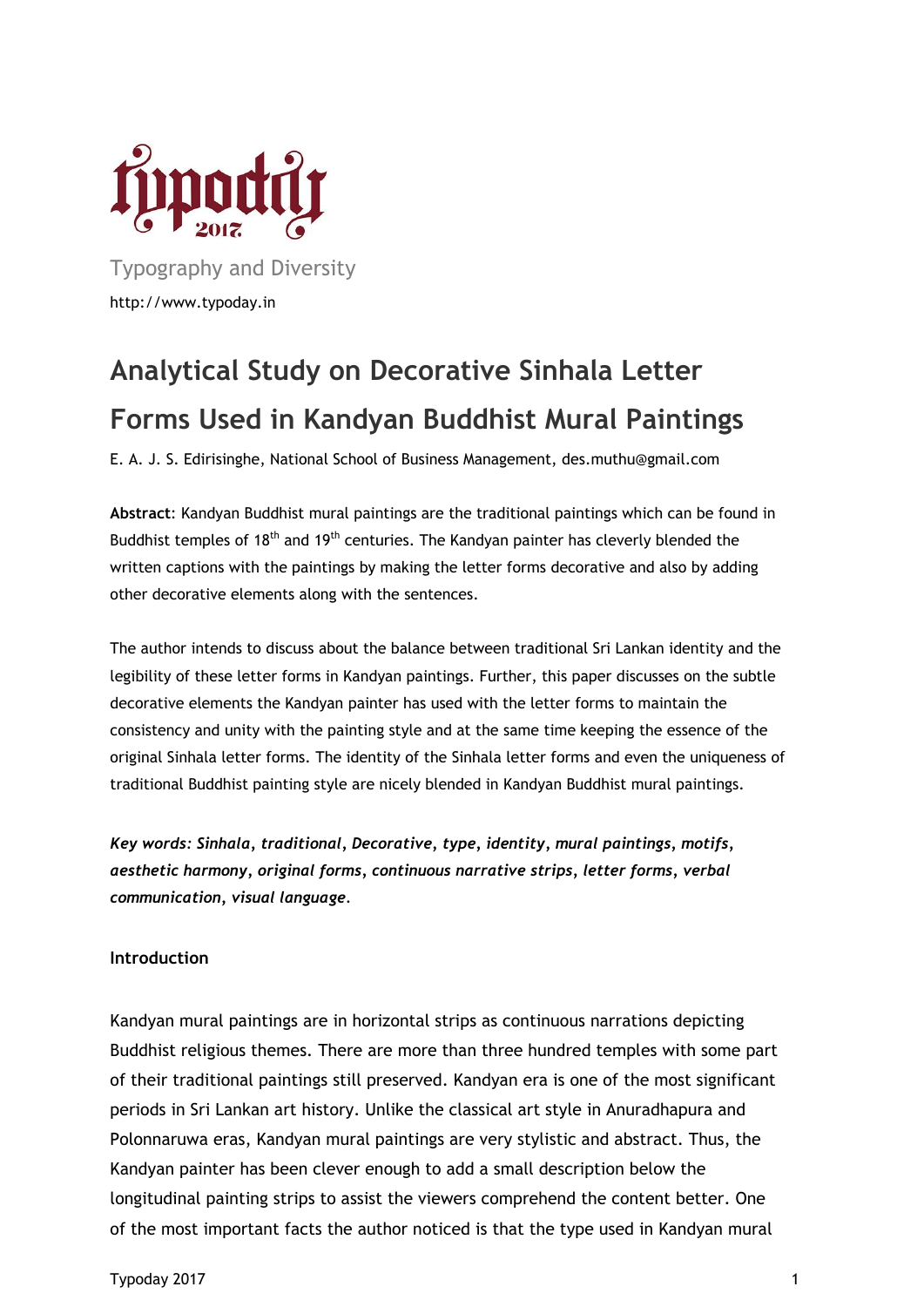paintings communicate pictorially. The type used in Kandyan mural paintings inherently fits in its surroundings.

According to Bandaranayake (2006) another distinctive phenomenon common to mural, manuscript and many cloth paintings is the elongated strip composition and its most developed expression, the narrative register. He also states that unlike the centralized compositions or other types of paintings which can be taken in at a glance, the registers require the active participation of the observer and detailed scrutiny in the interpretation of successive scenes and the unraveling of the narrative content. Thus, the Kandyan painter has been clever to include small description or caption in Sinhala script below the horizontal narrative strips to assist the viewer in better understanding the visual content depicted. (Figure.1)

"*Vihara* walls are usually covered with *jathaka* subjects, in long panels of continuous narration, set close together, one above the other, the narrow space between sufficing for a short explanatory note; or a lable may be inserted in the picture itself."

Coomaraswamy, 1979, p 167

The author intends to analyze the techniques used by the Kandyan painter in order to blur the boundaries between the type and image in Kandyan mural paintings. Sinhalese script has used very effectively in Kandyan paintings to enhance the traditional Buddhist painting style in Kandyan era.

The researcher aims to explore the diversity of typography in the context of culture. Typography has subtle changes according to the medium also. For example, type in mural paintings has smoother curves than in stone inscriptions. It is really interesting to explore the subtle blend of typography and decorative art in Sri Lankan tradition and culture. The author intends to discover the subtle relationship between Sinhalese visual and verbal languages. Coomaraswamy(1979) states that the traditional representations were summarized in mnemonic verses and were visually represented through paintings. Thus, no one can deny the relationship between visual and verbal communication in Sri Lankan tradition and culture.

Even today, the letters play a dual role as mediums of verbal and visual communication. They operate as images while functioning as linguistic signs.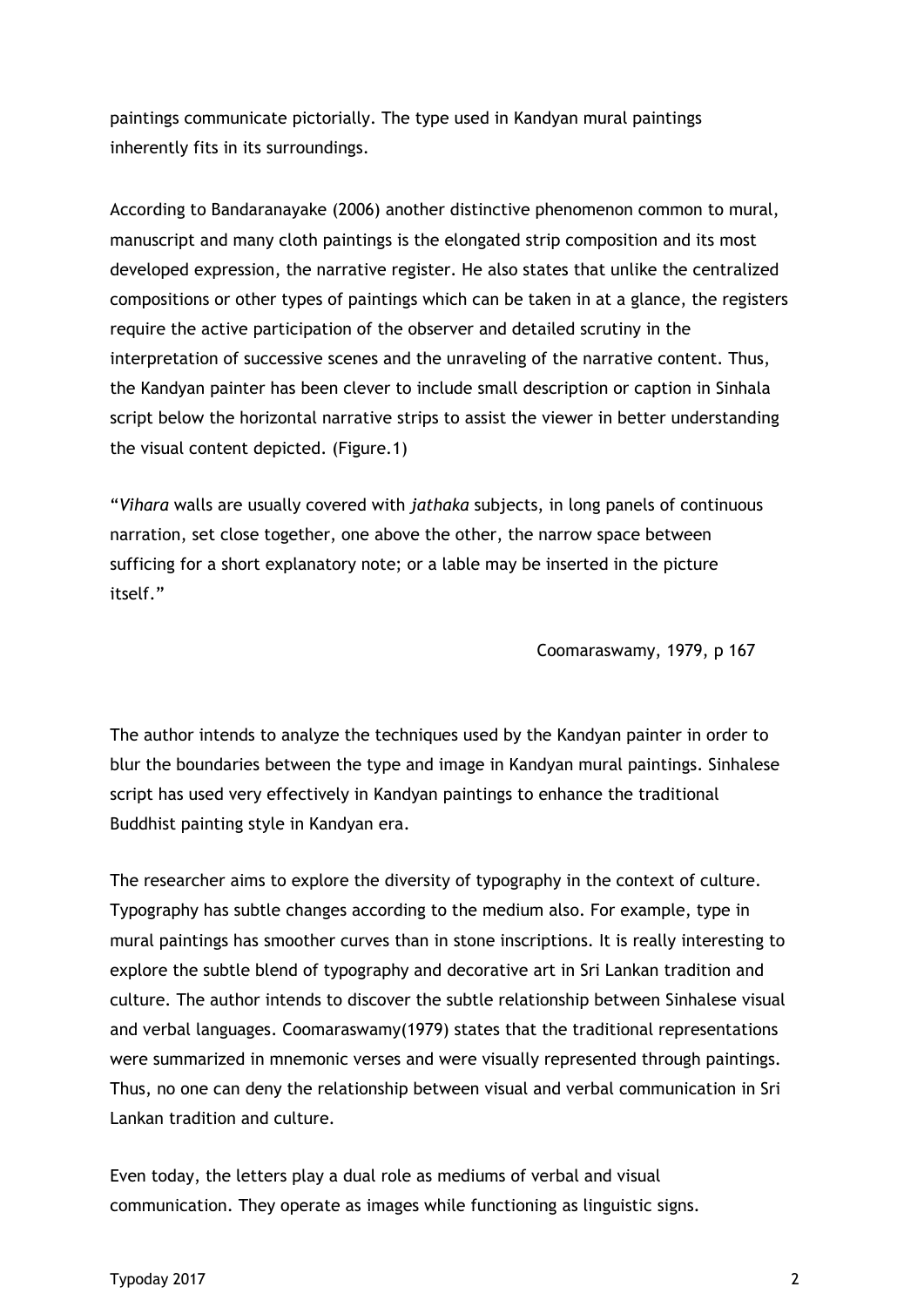

Figure.1 longitudinal painting strip with small explanations in Kandyan mural paintings

#### **2**. **Importance of type in Kandyan Paintings**

Buddhist mural paintings at Anuradhapura and Polonnaruwa eras which belongs to the classical styles are painted throughout the wall and the scenes of the stories are planned all over allowing the audience grasps the content at once. Nevertheless, an apparent change occurred in Kandyan era and developed into a continuous narrative style which depicts the scenes of the stories in chronological order within longitudinal registers. According to Bandaranayke (2006) the narrations in horizontal registers require active participation of the observer to comprehend the storyline than understanding the centralized compositions in classical era.

The Kandyan painter has been clever enough to understand the requirement and has inserted a short explanatory note beneath the longitudinal strips or in some cases a label within the painting itself. The Kandyan painter has used the space cleverly when placing the type without disturbing the picture, yet giving the necessary importance (Figure.2). The painter has located the short explanatory note at the bottom of the pictorial strip in most cases allowing the observer easily relate the picture with the text. Continuity and smooth flow is there in both verbal and usual languages. Sometimes, the painter has used the picture frame itself to locate the text block. In such cases, the Kandyan painter has nicely balanced the picture frame using the text within it.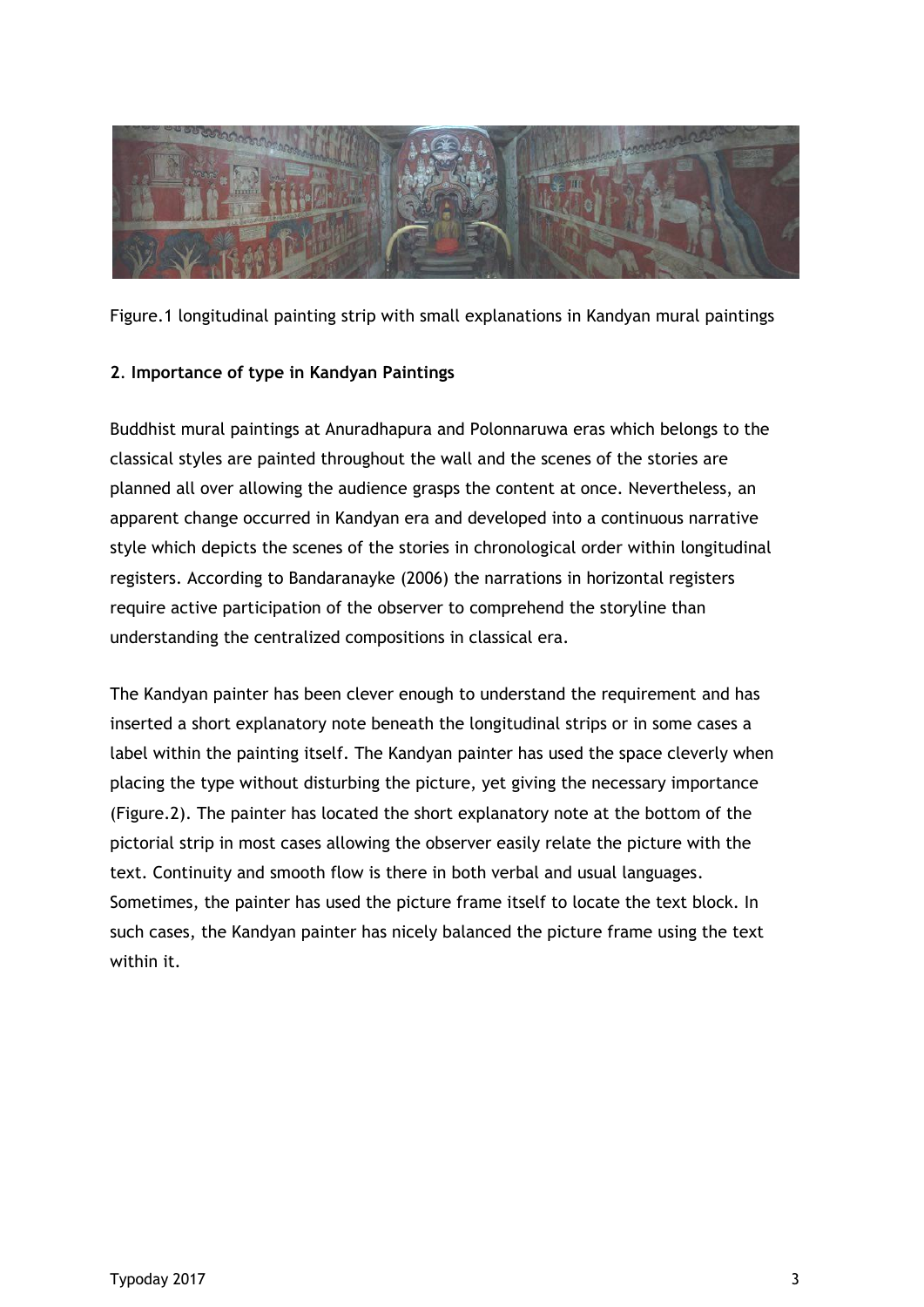

Figure.2 Usage of type in Kandyan mural paintings

The author noticed that the Kandyan painter has used good proportions between the visual and verbal languages. The type is not over powering the picture but blending with the picture while enhancing the meaning of the visual. Sometimes, when there is type at the bottom of the image as well as within the image, the Kandyan painter has considered the visual hierarchy among the elements. For instance, the text below the image has given

more importance than the text within the picture frame (Figure.2). It has avoided the type or verbal language over power the picture or the visual language.

Another important fact is that, the Kandyan painter has used good contrast when inserting text among longitudinal painting registers. In most of the cases, the text blocks used in paintings are black type in white background. Thus, the text is visible enough to be read even from a distance. That makes the observer easily go through the narration both visually and even verbally when required.

# **3. Relationship between the visual and the verbal languages**

It is noticed that the subtle variations in certain characteristic of type has enhanced the pictorial narration. In Kandyan Buddhist mural paintings boundaries between type and image are blurred effectively. Moreover, the letter forms in Kandyan paintings also communicate pictorially through motion of the narrative strips.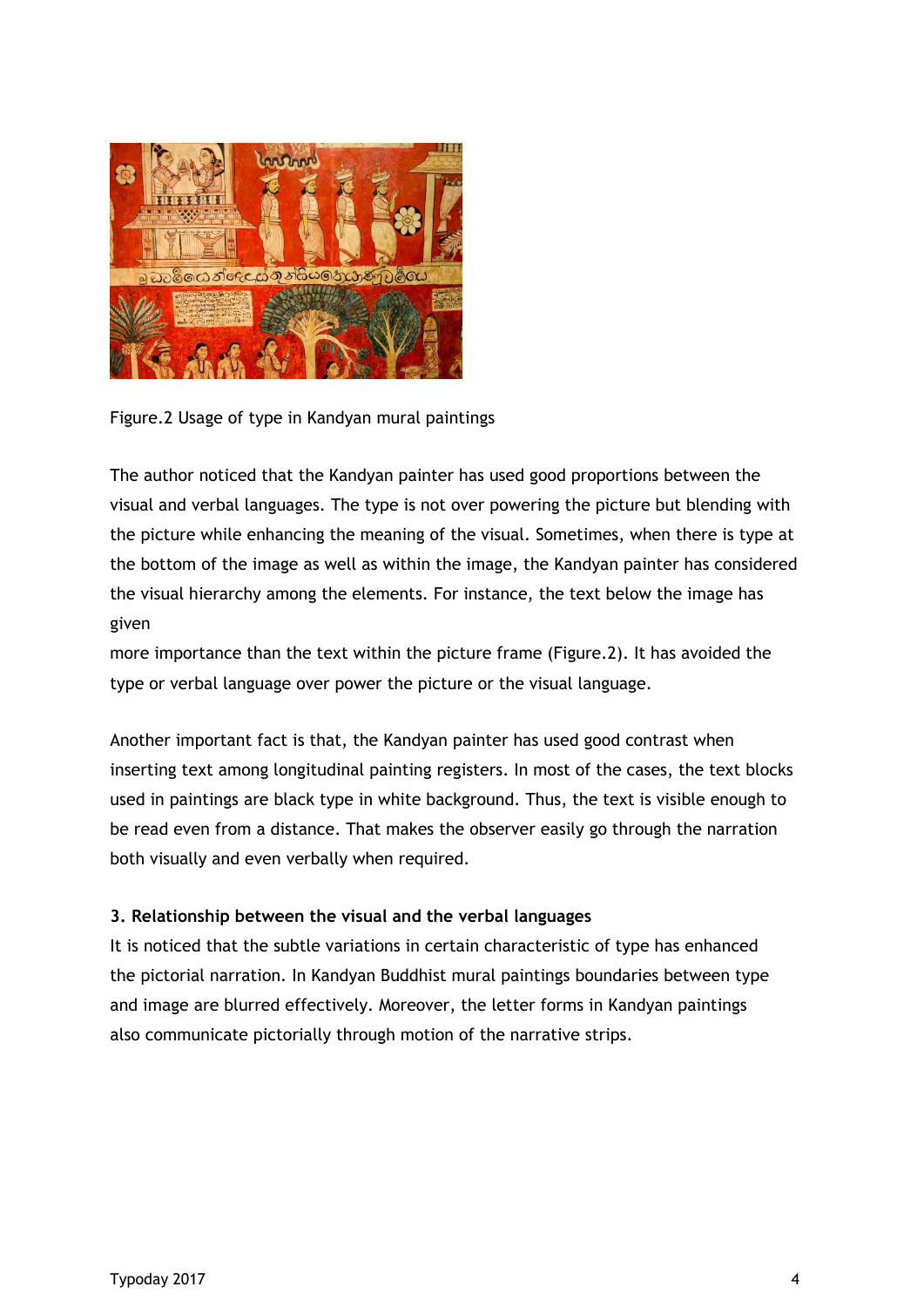

Figure.3 Type in Kandyan mural paintings blends with the paintings

The type used in Kandyan mural paintings has two simultaneous meanings; they operate as pictorial subjects, while still functioning as linguistic signs.

The author intends to analyze the subtle relationship between the pictorial language and the verbal language. In order to blend the images with the type, the Kandyan painter has mainly done subtle changes to the strokes, curves and proportions of type. Further, the Kandyan painter has added small decorative elements along with type to maintain consistency with the pictorial style and to blend the type with the pictorial language.

# **3.1 Decorative elements included along within text**

Being a decorative art form the Kandyan paintings have lots of decorative elements or motifs. Thus, the Kandyan painter has included external decorative elements with text also to blend type with the painting. Further, these elements depict the continuation of the narration. And also, The Kandyan painter has repeatedly used these decorative elements at the end of each explanatory note beneath the picture. Eventually, repetition of these decorative elements has resulted in maintaining the unity and consistency throughout. Further, it is noticeable that the painter has used those decorative elements in such a way to avoid them over powering the text.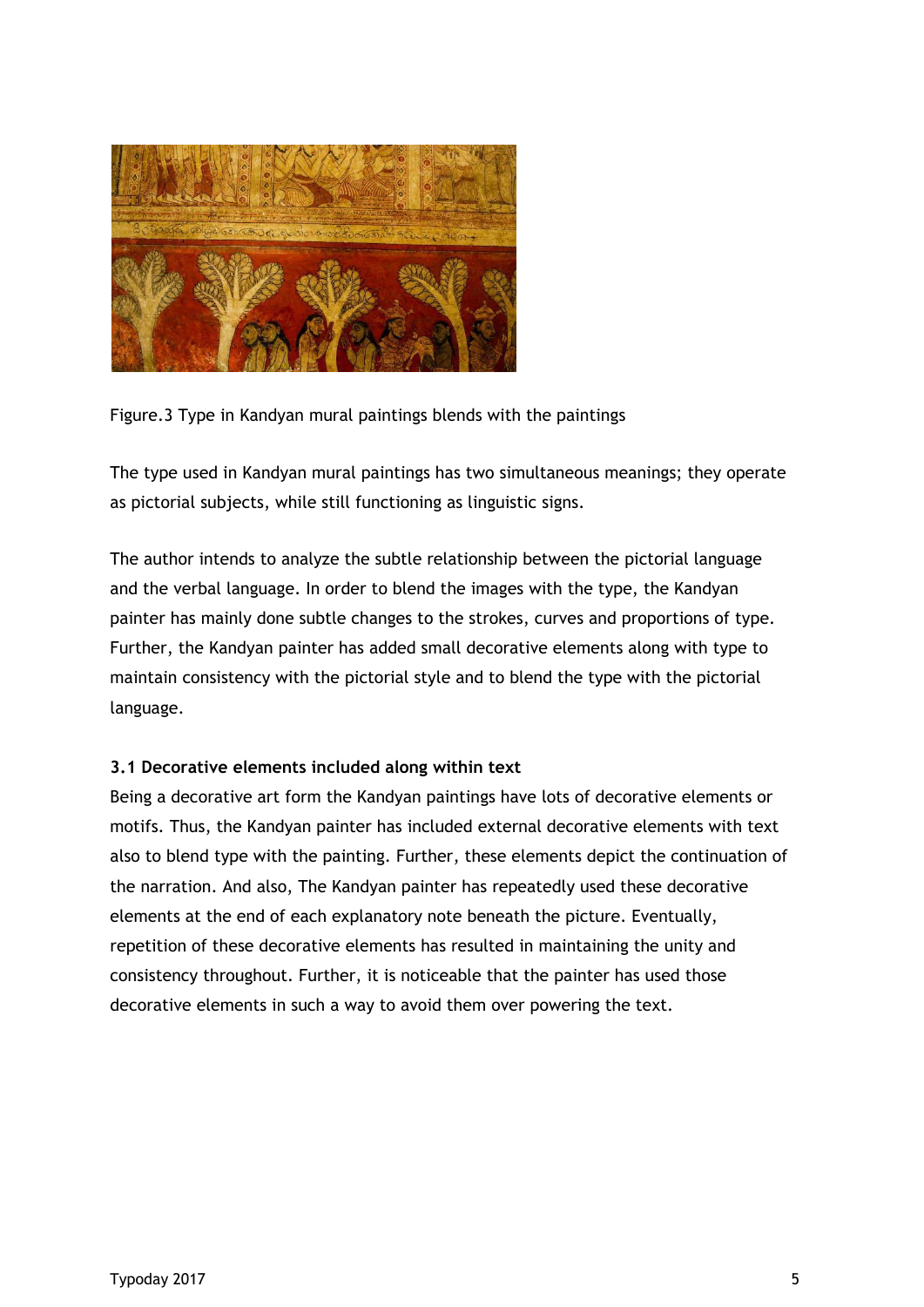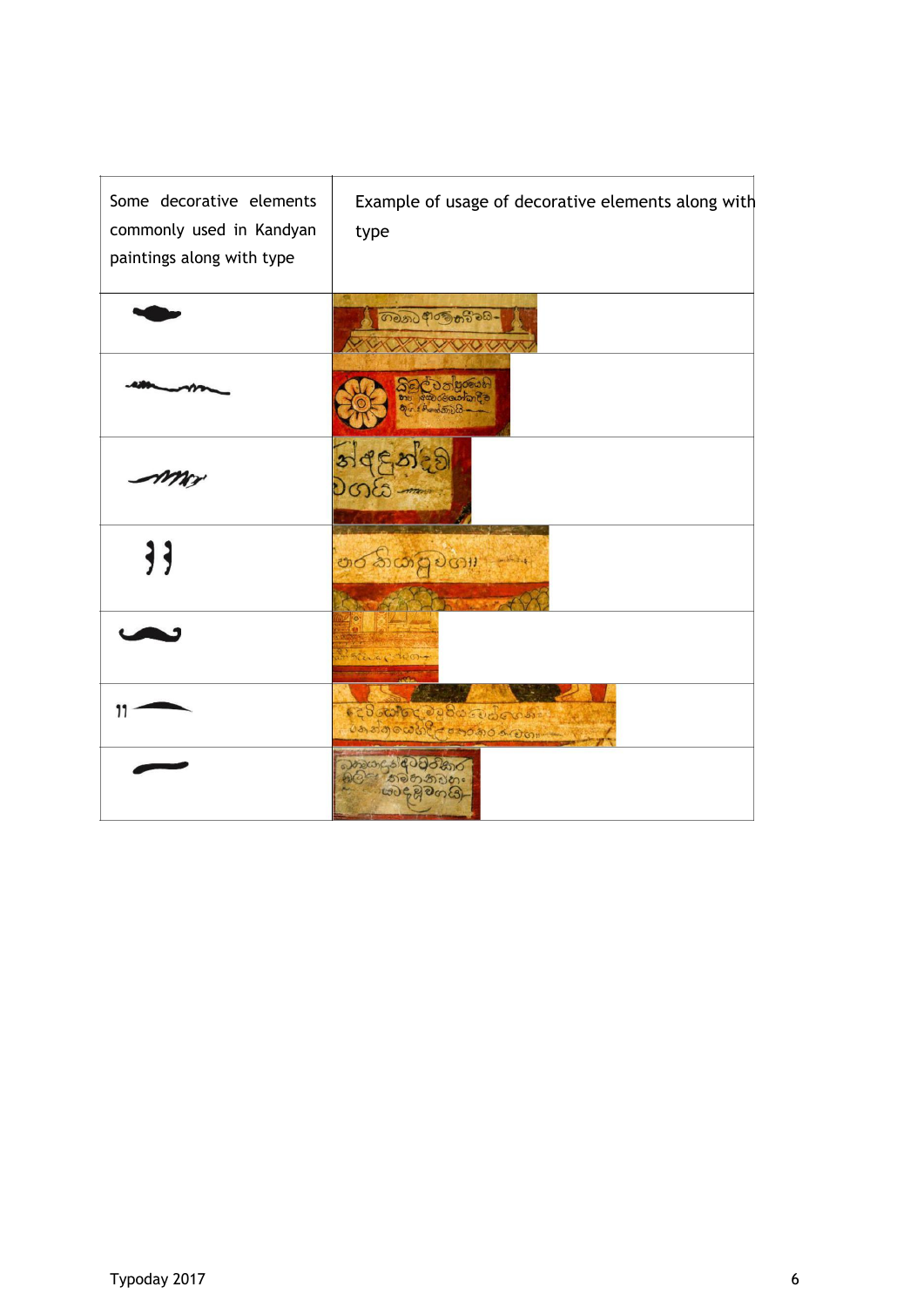Table.1 some commonly used decorative elements along with type in Kandyan paintings

# **3.2 Subtle changes in letterforms**

The author noticed that the Kandyan painter has done subtle changes to the terminals or the endings of some letterforms. It is apparent that the space left after composing the image has been used to locate the text. Depending on the space left the painter has managed to include the text. In doing so, the sizes and even the proportions of the text have also changed according to the limitations of space. Moreover, the ascenders and descenders of type have been slightly changed in order to make the letterforms more decorative blending with the visuals and also to locate in the limited space.

| Letter        | Subtle differences in visualizing the letter forms |                          |            |          |  |
|---------------|----------------------------------------------------|--------------------------|------------|----------|--|
| අ             |                                                    |                          |            |          |  |
| Ó             |                                                    |                          |            |          |  |
| $^\copyright$ | $\bigcirc$                                         | $\overline{\mathcal{C}}$ |            |          |  |
| ක             | $\mathbf{r}$                                       | $\infty$                 | ඨා         | $\infty$ |  |
| ව             | $\mathcal{E}$                                      | $\epsilon$               | $\epsilon$ |          |  |
| ම             | $_{\odot}$                                         | $\mathfrak{C}$           | e          |          |  |
| ත             | න                                                  | z                        |            |          |  |
| ග             | S                                                  | $\circledcirc$           |            |          |  |
| ස             | ඨ                                                  |                          | ඪ          |          |  |
| න             | $\mathcal{Z}$                                      |                          | රි)        |          |  |
| උ             |                                                    |                          |            |          |  |

Table.2 Subtle differences in letter forms used in Kandyan paintings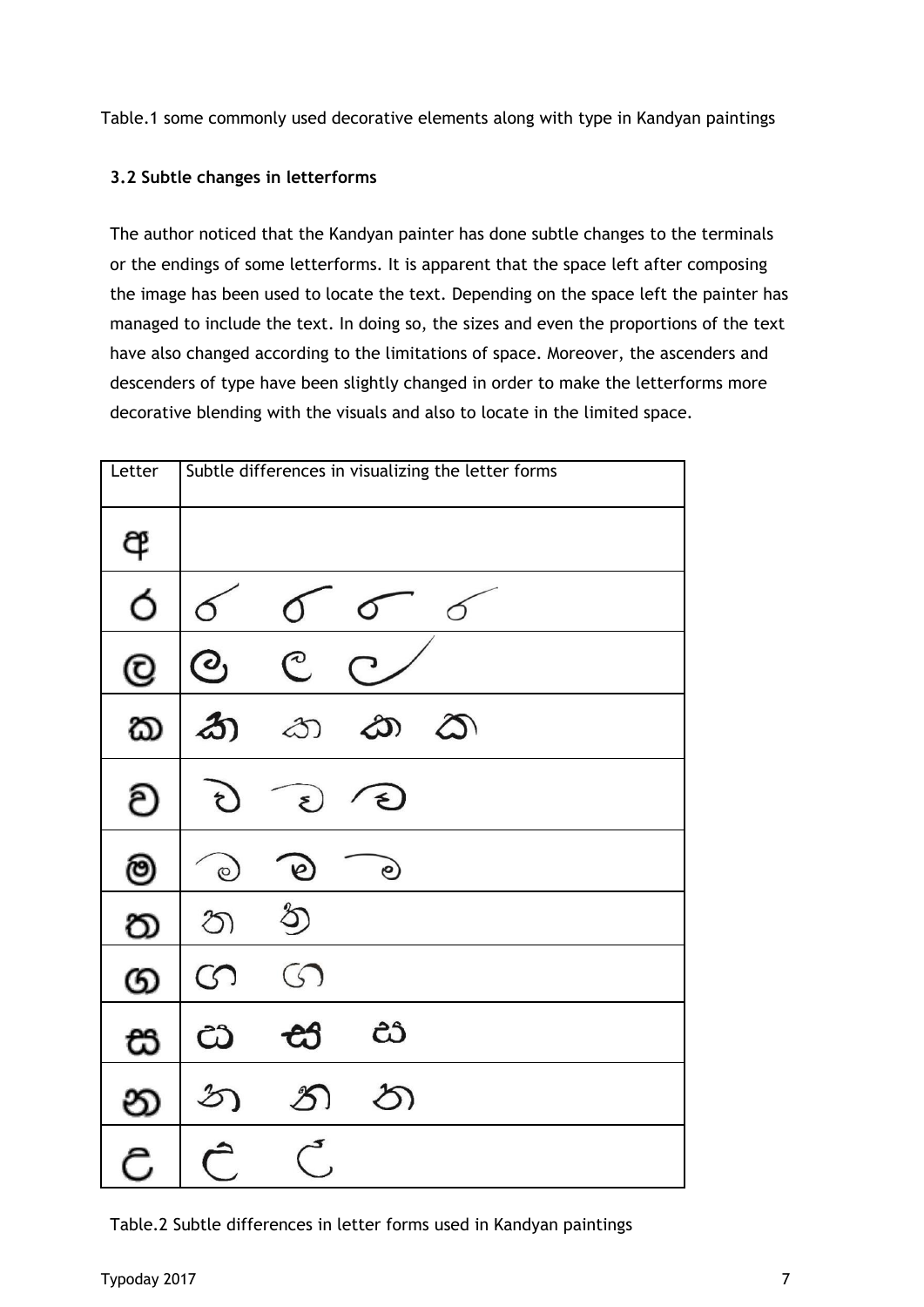The thin and thick stoke of the letter forms used in Kandyan paintings is blending nicely with stoke or the outline used for the objects within the paintings. And the painter has changed the size, shape and proportions of the letter forms at times depending on the limited space within the paintings. (Figure.5)



Figure.4 changes in the size of the letter forms according to the space

#### **4. Conclusions**

There is very limited number of researches done on Sinhala typography even though there are some on Sinhala Orthography. Some researchers have studied on ancient Sinhala Ola leaf manuscripts and Sinhala stone inscriptions. But, hardly any research has been done on Sinhala letter forms in traditional Sri Lankan mural paintings.

The author studied the subtle relationship between Sinhalese visual and verbal languages. This analytical study will be useful to contemporary design as well because boundaries between type and image are blurred even in contemporary typography.

# **Acknowledgement**

First and fore mostly, I owe a deep debt of gratitude to all my teachers and lecturers for their guidance given me throughout my life.

I owe a deep gratitude to the Vice Chancellor and the management of NSBM for always encouraging us to do research. I must acknowledge my debt to all staff at National School of Business Management for their assistance provided in making this research a success.

My special thanks also go to all staff in National Library and Documentation service Board, Public Library-Colombo, Central Cultural Fund, National Library, National museum and Museum Library and University of Visual and Performing Art Library in finding out necessary information to achieve my target.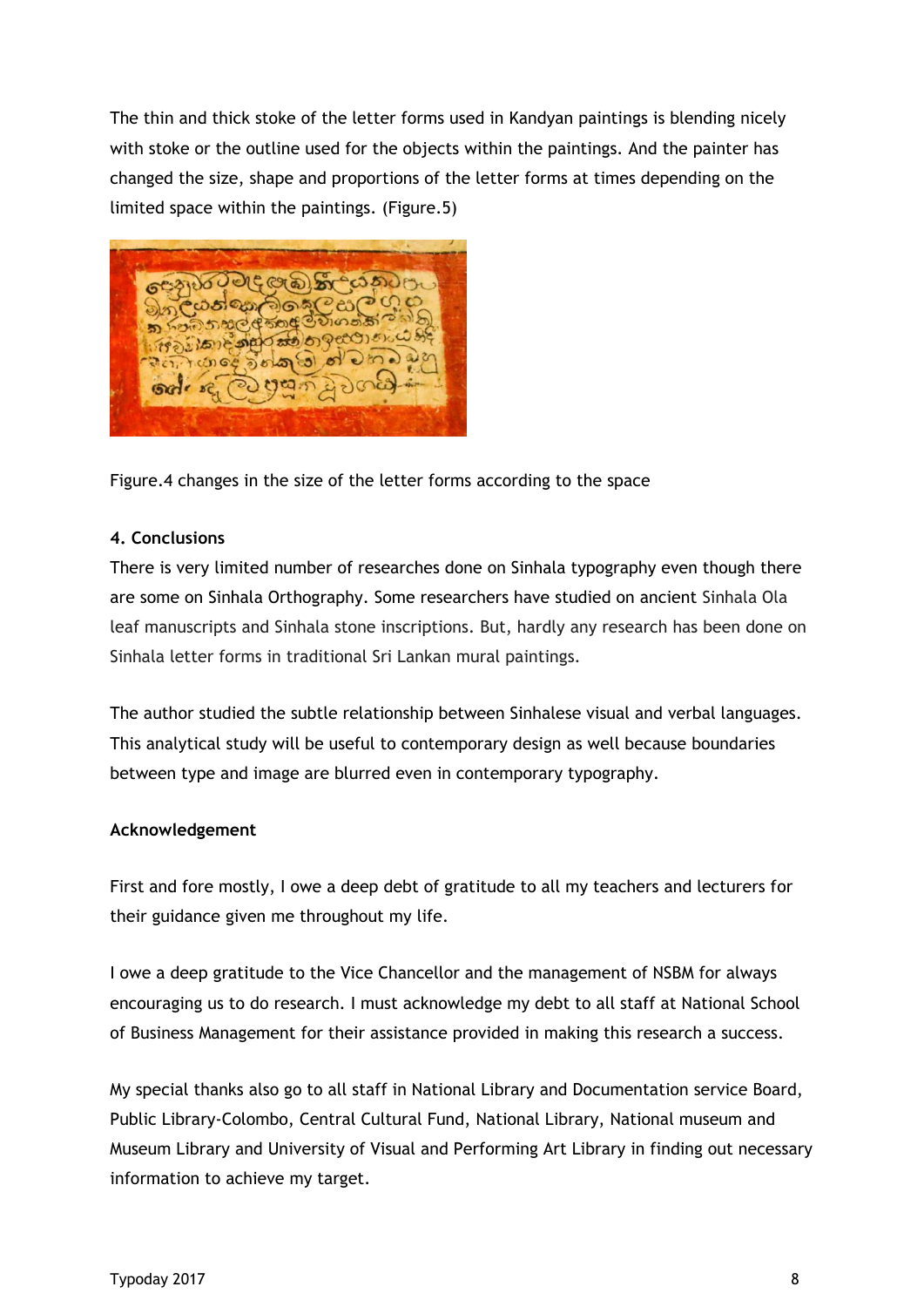Gratitude of reverence goes to the Chief incumbent of Degaldoruwa temple, to the Chief incumbent of Gangaramaya Raja Maha Viharaya*,* to the Chief incumbent of Ridi Viharaya, to the Chief incumbent of Madavela Raja Maha Viharaya, to the Chief incumbent of Hindagala Raja Maha Viharaya, to the Chief incumbent of Suriyagoda Sri Narendrarama Viharaya and all other residing monks not specifically mentioned here but helped me in no small way in collecting relevant information and photographic evidences.

I am no less grateful to all my friends, for being with me, encouraging me and helping me. Special thank goes to K. sugathadasa for helping me with collecting photographic evidences.

I owe my affectionate and deeply felt gratitude to my family members for being with me giving me enough courage and bearing up with all my busy work. I express my affectionate and deeply felt gratitude to my loving sister who always gave me courage and helped me unstintingly whenever I need a help.

Finally, my heartiest thank goes to each and every one who helped me in no small way in making my effort a success.

#### **References**

- Bandaranayake, Senake. (1986). *Rock and wall paintings of Sri Lanka*. Colombo: Lake House Bookshop
- $\Box$ Central Cultural Fund, (1998). *Ape Sanskruthika Urumaya*-Dwitheeya Kandaya, Deepani publishers, Nugegoda
- $\Box$ Charles, S. P. (1995). *Paramparika Sinhala sarasili mosthara*, S. Godage, Colombo
- $\blacksquare$ Charles, S. P. (1999). *Paramparika bithu sithuwam*, Central Cultural Fund
- $\blacksquare$ Coomaraswami, Ananda K. (1907). *Mediaeval Sinhalese Art*. 2<sup>nd</sup> ed. New York: Pantheon Books.
- $\Box$ Dhanapala, D.B. (1957), *The story of Sinhalese Painting*, Saman press printers and publishers
- $\blacksquare$ Disanayake, Mudiyanse. (2003). **Mahanuwara yugaye kalawa**. Divaina, Mai 28.
- $\Box$ Fernando, P.E. (2008). *Origin and development of the Sinhala script*, Sri Lanka National Book Development Council, Battharamulla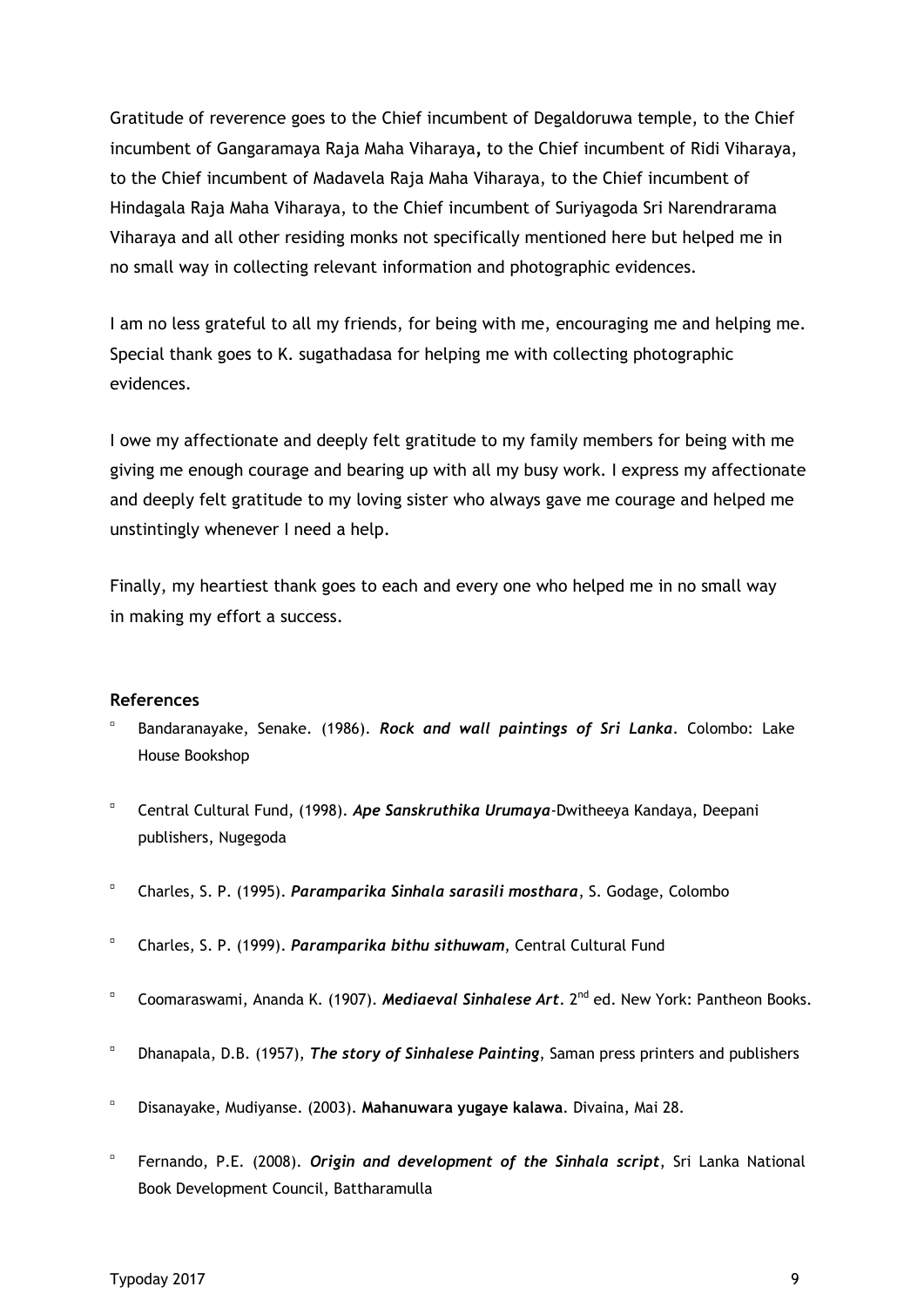- Godakumbura, C.E.*Madawala Vihara frescos*, Archaeologicl Department
- $\mathbf{a}$ Ven. Gnanabhiwamsa, Wallawatte, (1985), *Sri Lankawe chithra shilpaya ha iparani chitr sampradayan*,.Kalpana, January
- $\Box$ Gunasinghe, Siri. (1978), *An album of Buddhist paintings from Sri Lanka (Ceylon-Kandy)*, National Museums of Sri Lanka
- $\alpha$ Jayasinghe, Gamini, (2006), *Sri Lankan Buddhist Art-Post Classical revival*, Vol. ii, Sarvodaya Vishva Lekha
- $\blacksquare$ Karunarathna, M.W.E., *Madawala-Ancient temple*, Archeological Department
- $\Box$ Lankage, J. (1996), *Sinhala warna malawe wikashanaya*, S. Godage and Brothers, Colombo
- $\Box$ Lakdusinghe, Sirinimal. (1990), *Painting art of Sri Lanka (Kandyan period)*. *PAINTING* Archaeological Department Centenary commemorative series (1890-1990), 5<sup>th</sup> vol. ed. Wijesekara, Nandadeva. 103-117. Archaeological Department
- $\alpha$ Manjusri, L.T.P, (1977), *Design elements from Sri Lankan temple paintings*, Archeological Society of Sri Lanka, Colombo
- $\Box$ Manjusri, L.T.P., and Gunathilake, Siri. *Sri Lankawe Vihara bithu sithuwam pilibanda sameekshana varthawa.* Trans.Somathilake, M.
- $\Box$ Pandya, Ravindra. (1981), *Cave paintings of Sri Lanka*, Jagath Dhatri Mata trust, India
- $\Box$ Schokman, Derrick. (2004). *Temple art in the Kandyan Kingdom*. Daily News, August 18
- $\Box$ Somathilake, M. (2002). *Mahanuwara Sampradaye Bouddha Bithusithuwam kalawa*. Colombo, S. Godage & brothers.
- $\alpha$ Somathilake, M., (2002), *Ancient Buddhist mural paintings of India and Sri Lanka*, Godage international publishers, Wallampitiya
- $\blacksquare$ Tammita, Sinharaja, (2006), *Ridi Viharaya: the flowering of Kandy*, Stamford-Lake
- $\Box$ Ulluwisheva, P. (1993). *Udarata bithu sithuwam maga*, S. Godage, Colombo.
- $\blacksquare$ UNESCO world art series. *CEYLON paintings from temple***,** *shrine and rock,* New York graphic society
- $\alpha$ Weerakkodi, H.A. (2003). *Kaleene avashyatha sapiru Nuwara yugaye bithu sithuwam kalawa. Divaina*, April 30.